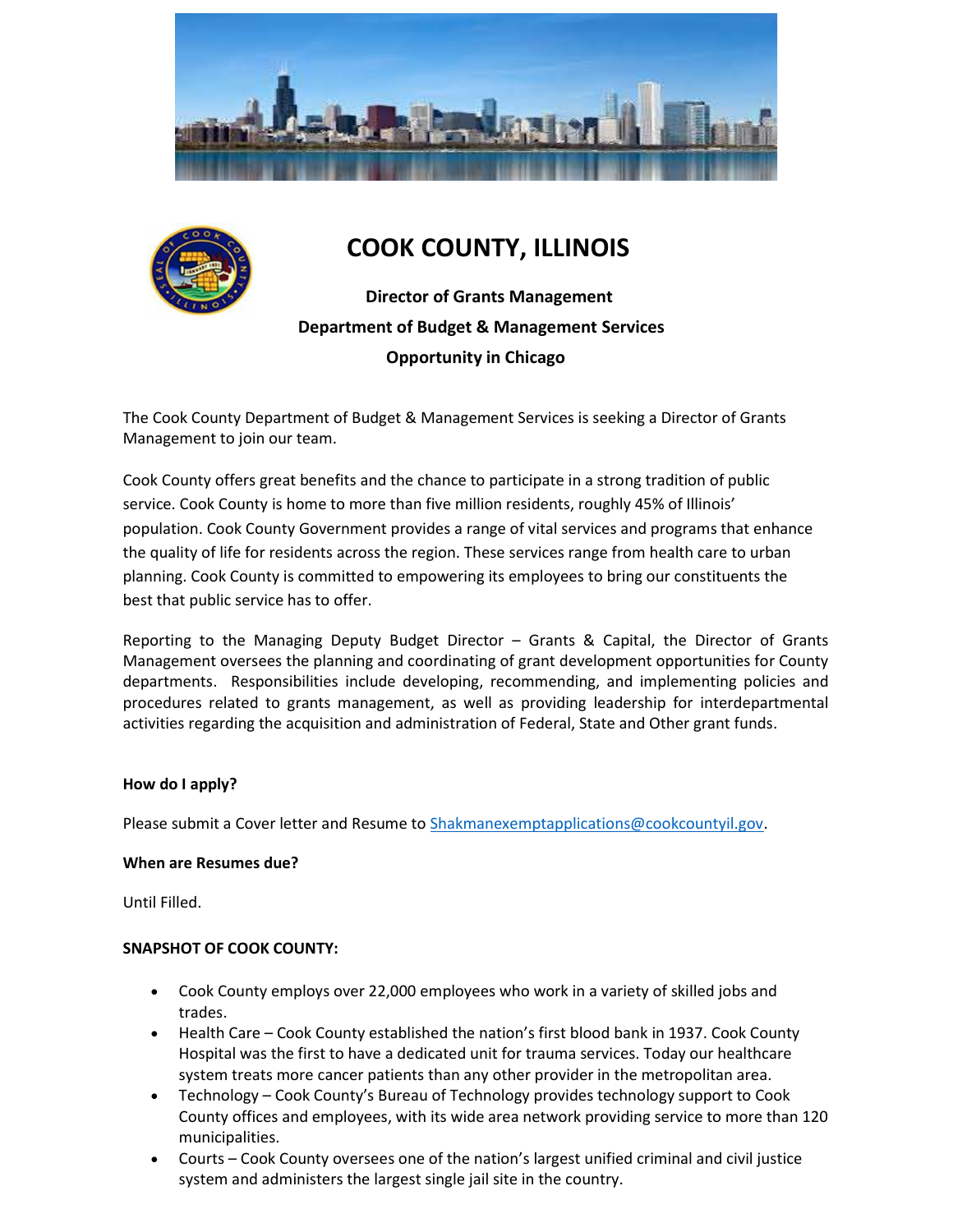- Highway Cook County maintains almost 600 miles of roads and highways.
- Land Cook County assesses the value of more than 1.5 million parcels of taxable land and collects and distributes tax funds as a service for local government taxing bodies.
- Safety Cook County provides vital services to local government, from conducting elections in suburban areas to offering 911 services in unincorporated areas and municipalities.

### Location:

Located in the Loop District of downtown Chicago, one of the most formidable business districts in the world, the area has an astounding number of cultural foundations, stunning parks such as Millennial Park and Maggie Daley Park, steps away from the Chicago Riverwalk, award-winning restaurants and plenty of shopping!

In addition, Chicago is serviced by multiple bus and train lines for public transportation from the suburbs to the city, taxis are plentiful, public parking garages for motorist, and bicycle share rentals and local bike lanes for bicyclist.

### Benefits:

Cook County employees have access to a variety of benefits, including:

- Medical and Pharmacy Plans
- Dental Plans
- Vision Plan
- Flexible Spending Accounts Health Care and Dependent Care
- Life Insurance Group Term and Supplemental Life
- Commuter Benefits
- Pre-paid Legal Services
- Retirement Benefits
- Competitive Base Pay

### Post Offer testing:

This position requires successful completion of post-offer tests, which may include a background check, drug screen and medical examination.

PURSUANT TO EXECUTIVE ORDER 2021-1 AND COOK COUNTY'S MANDATORY COVID-19 VACCINATION POLICY, THE SELECTED CANDIDATE WILL BE REQUIRED TO EITHER SUBMIT PROOF OF FULL VACCINATION OR A REQUEST FOR REASONABLE ACCOMMODATION PRIOR TO THE START OF EMPLOYMENT. PLEASE CLICK THE FOLLOWING HYPERLINKS FOR THE FULL TEXT OF EXECUTIVE ORDER 2021-1 AND THE COOK COUNTY MANDATORY COVID-19 VACCINATION POLICY.

### EXECUTIVE ORDER 2021-1

Pursuant to the Shakman Consent Decree, Supplemental Relief Order and the Cook County Personnel Rules, this position is exempt from the County's career service rules, is at-will and political reasons or factors may be considered when taking any employment action. As an employee in a Shakman exempt position, if you do not currently live in Cook County, you will have six (6) months from date of hire to establish actual residency within Cook County.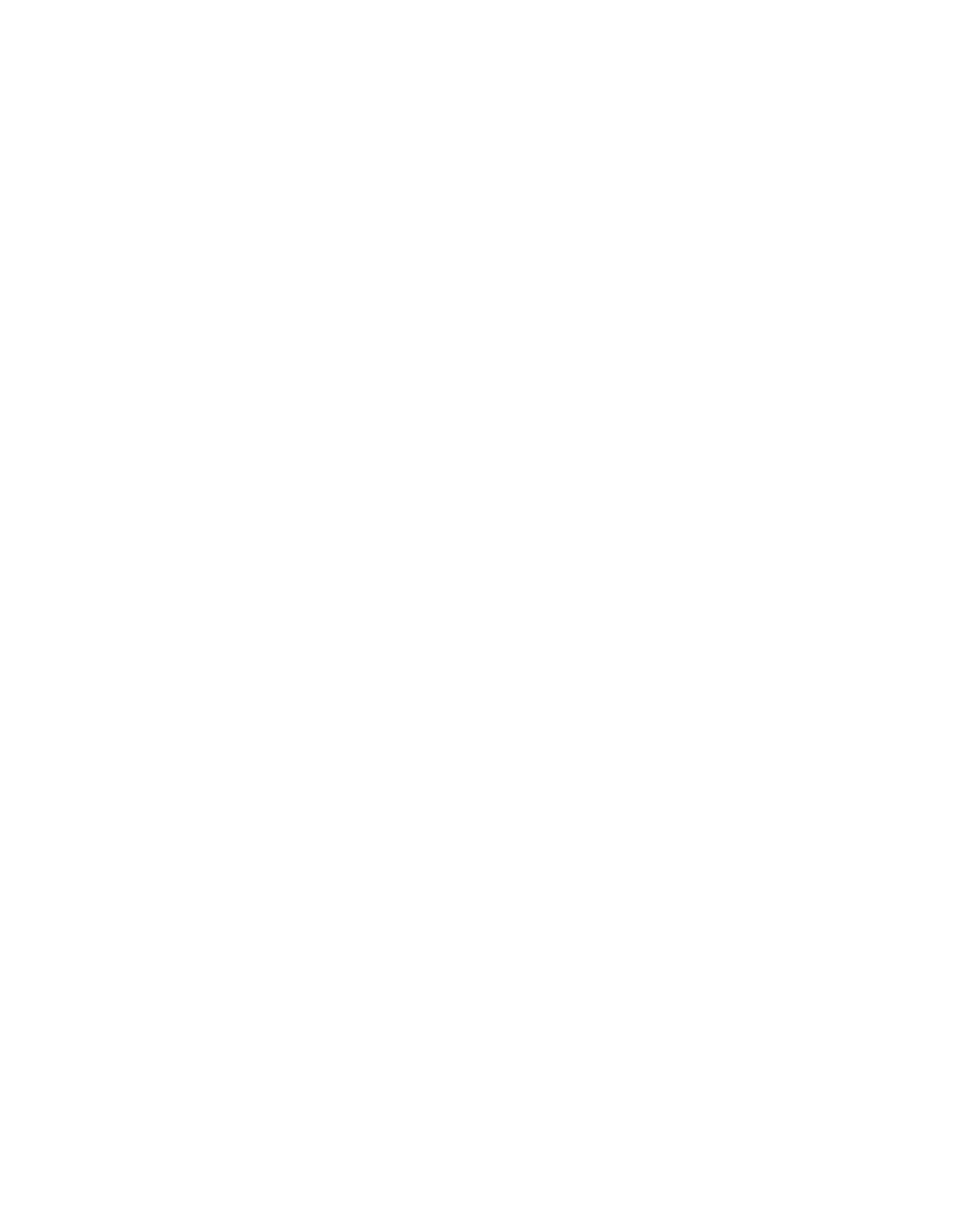# COUNTY OF COOK



# Bureau of Human Resources

118 N. Clark Street, Room 840 Chicago IL 60602

| Job Code:        | 5235                                                 |
|------------------|------------------------------------------------------|
| Job Title:       | Director of Grants Management (County Budget Office) |
| Salary Grade:    | 23                                                   |
| Bureau:          | Finance                                              |
| Department:      | <b>Budget and Management Services</b>                |
| Dept. Budget No. | 1014                                                 |
| Position I.D.    | 9500510                                              |
| Shakman Exempt   |                                                      |

# Characteristics of the Position

# General Overview

Reporting to the Managing Deputy Budget Director – Grants & Capital, the Director of Grants Management oversees the planning and coordinating of grant development opportunities for County departments. Responsibilities include developing, recommending, and implementing policies and procedures related to grants management, as well as providing leadership for interdepartmental activities regarding the acquisition and administration of Federal, State and Other grant funds.

# **Key Responsibilities and Duties**

Works in the centralized finance office ensuring adherence to grant management workflow processes and that programmatic, fiscal, and regulatory requirements are consistently met by County grant departments.

Develops, recommends, and implements policies and procedures related to grants management, including providing primary leadership on maintaining and updating the County's Grants Manual.

Develops the budget office's annual grants project plan; and assigns and monitors the work of staff engaged in grants management activities, including grant application review and approval, grant award acceptance and set up, budgetary transfers and hiring, budget-to-actual performance, and compliance reviews.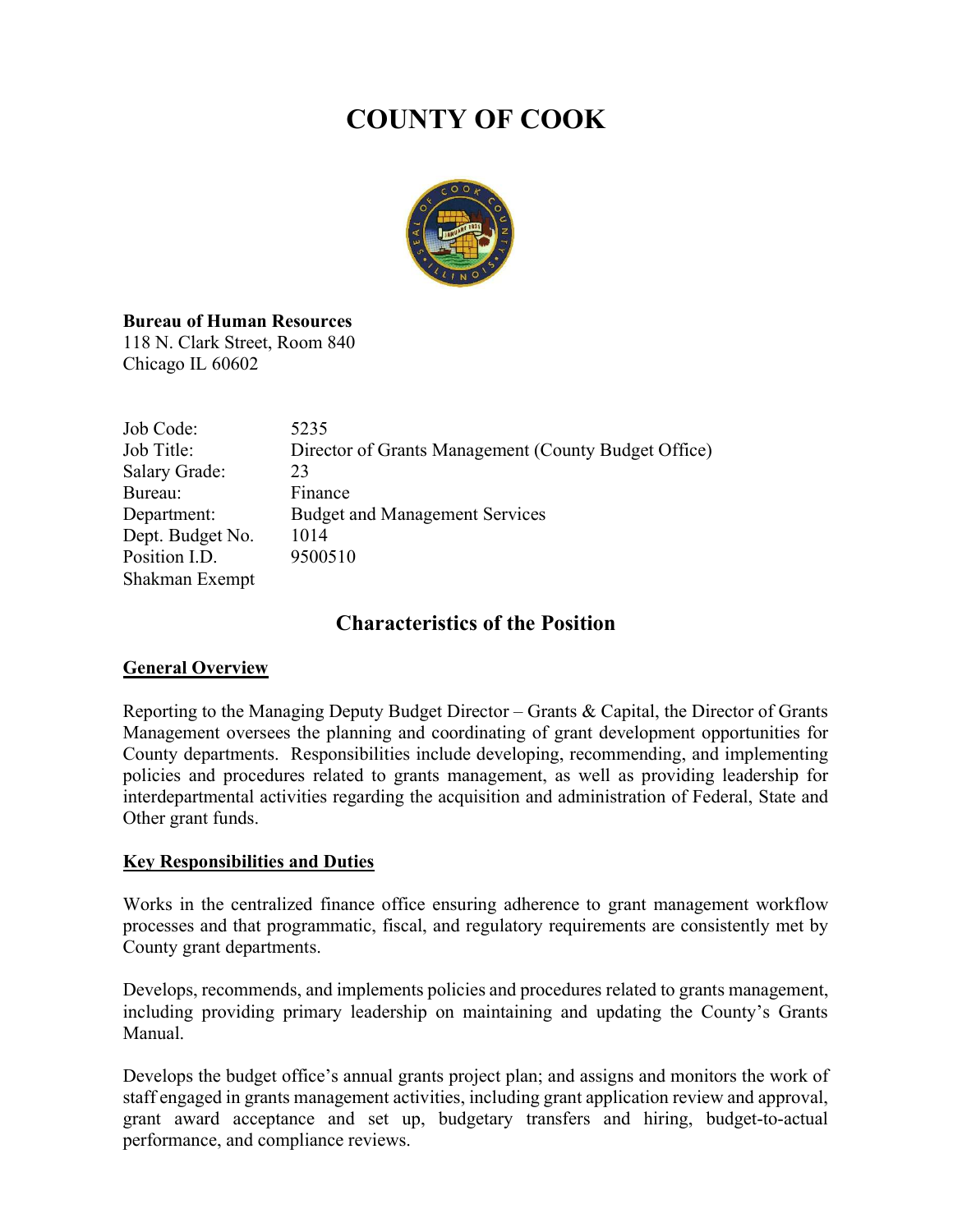Oversees the development of the County's Cost Allocation Plan and departmental indirect cost rate proposals; and assists in interpreting the methodology behind the development of indirect cost rates to County departments.

Prepares periodic grants reports for public distribution, including the development and distribution of grants activity reports to the Board of Commissioners.

Coordinates with the Managing Deputy Budget Director – Grants & Capital on the development of the County's annual grants budget and the annual loading of departmental grant budgets.

Serves as lead on the research and identification of eligible grants for Countywide operations, and spearheads the coordination with applicable departments on the submission of such applications for consideration.

Analyzes and interprets guidelines and funding requirements for Countywide grants for departmental staff and County departments.

Performs highly complex analysis, evaluation, and review of grant revenues and expenditures of Cook County funds.

Provides technical assistance to County departments in application procedures, post-award approvals, and use of grants management database.

Assists Managing Deputy Budget Director – Grants  $\&$  Capital to develop and implement training for County grants staff on grant best practices.

Acts as a liaison to federal and state granting offices on behalf of the County.

Coordinates delivery of documentation to the Comptroller's Office and serve as a point of contact to auditors for the County's annual single audit.

Other duties as periodically assigned.

# Knowledge, Skills and Abilities

Thorough knowledge of the structure of Cook County Government including organization, administration, policies and functions of the various departments, boards, commissioners, and committees.

Thorough knowledge of the principles and practices of program performance budgeting, governmental accounting, general public administration, with special emphasis on grant administration and reporting requirements.

Thorough knowledge of applicable federal, state, and local rules, regulations and guidelines related to grants administration.

Considerable knowledge of grant writing and application process.

Knowledge of grants management software.

Ability to analyze financial and other statistical data.